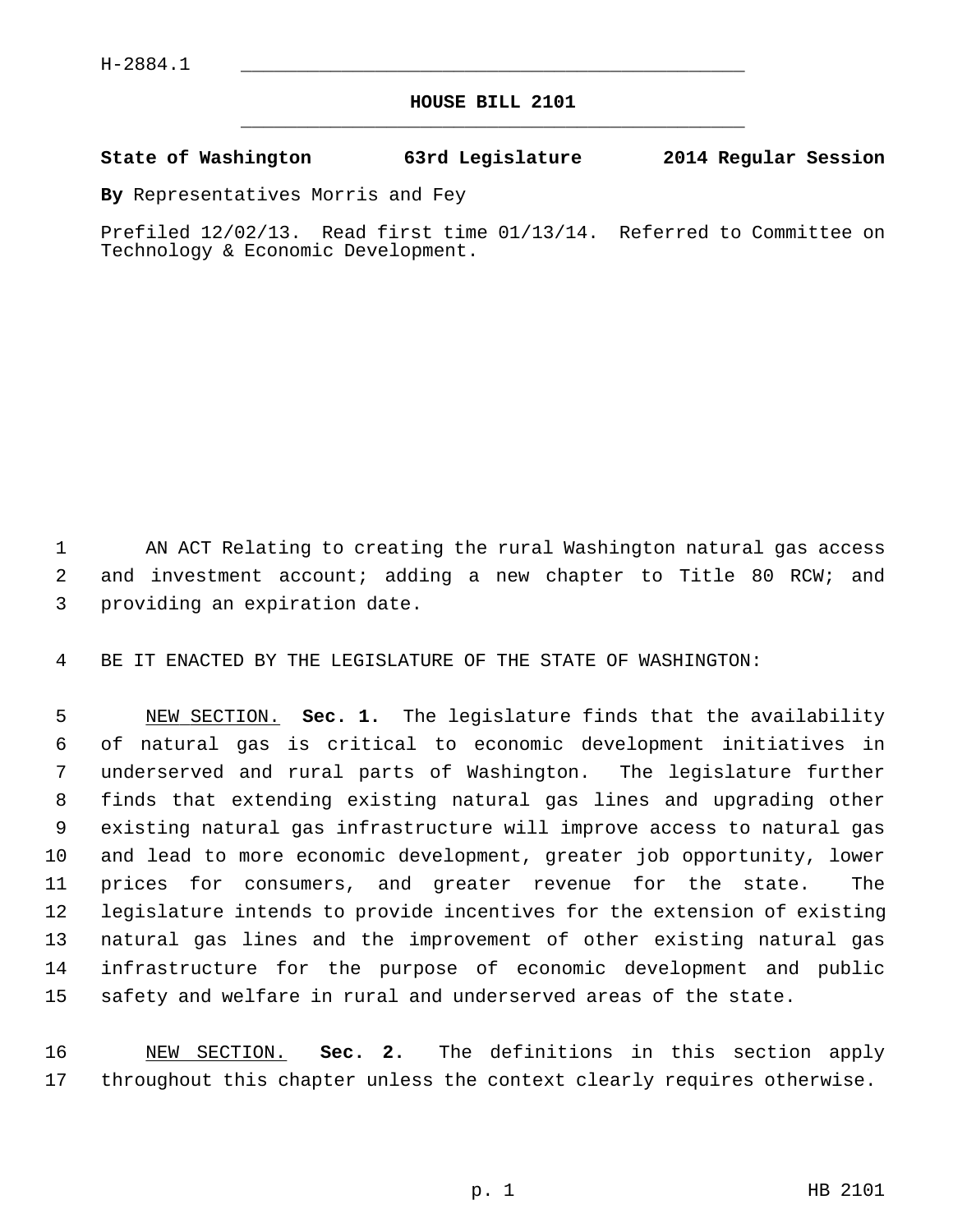1 (1) "Account" means the rural Washington natural gas access and 2 investment account created in section 7 of this act.

 3 (2) "Certificate" means the certificate obtained from the 4 commission as required under RCW 80.28.190.

5 (3) "Commission" means the utilities and transportation commission.

 6 (4) "Construction" means the construction, building, acquisition, 7 alteration, reconstruction, improvement, enlargement, or extension of 8 an eligible project; the inspection and supervision thereof; and the 9 engineering, architectural, legal, fiscal, and economic investigations 10 and studies, surveys, designs, plans, working drawings, specifications, 11 procedures, and other actions necessary thereto.

12 (5) "Eligible costs" means that portion of an eligible project that 13 may qualify for funding through the account.

14 (6) "Eligible project" means a project intended to extend natural 15 gas supply to rural or underserved areas of the state for economic 16 development purposes by the construction of natural gas distribution 17 facilities. A project is not considered an eligible project if its 18 completion would result in a bypass or risk of bypass to any gas 19 company. A bypass or risk of bypass exists if the completed project 20 displaces any other gas company's gas load or gas load opportunity, 21 unless that gas company chooses not to exercise the gas load 22 opportunity.

23 (7) "Financing agreement" means an agreement between the commission 24 and one or more recipients meeting the requirements of this chapter.

25 (8) "Gas company" has the same meaning as defined in RCW 80.04.010. 26 (9) "Natural gas distribution facility" means, but is not limited 27 to, any main line, service line, and appurtenant facility constructed 28 under this chapter.

29 (10) "Recipient" means a gas company or other entity deemed 30 eligible, which is empowered to construct a portion of the eligible 31 project, or any two or more entities that are acting jointly and with 32 the prior consent of the gas company holding a certificate in the area 33 in which the proposed project is located.

34 NEW SECTION. **Sec. 3.** (1) The commission shall establish 35 procedures, which shall include, but not be limited to: (a) Criteria 36 and standards for selection of eligible projects; (b) determining the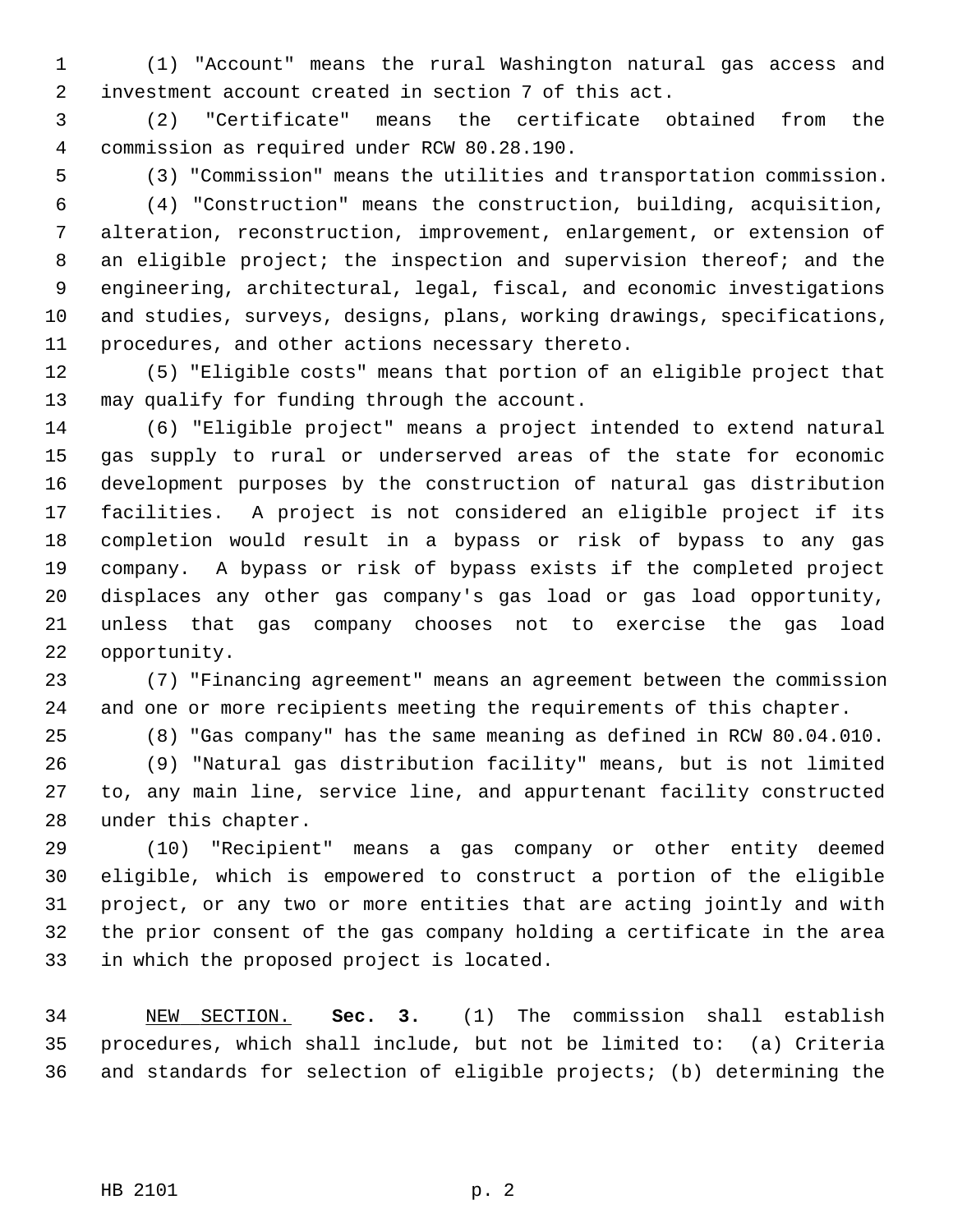1 amount of financial assistance available to a recipient for an eligible 2 project; and (c) the manner in which funding is applied and 3 distributed.

 4 (2) The commission shall provide assistance to support the intent 5 of this chapter and make available to eligible recipients funding for 6 the construction of natural gas distribution facilities in accordance 7 with the provisions of this chapter or any other provision of law, as 8 determined by the commission.

 9 NEW SECTION. **Sec. 4.** (1) The commission shall establish an 10 application process for entities to request project funding from the 11 account.

12 (2) The commission must review, with the advice of gas companies 13 and in consultation with any state agency or entity which in the 14 discretion of the commission it should wish to consult, applications 15 for funding of potentially eligible projects. Review of the 16 applications must include, but is not limited to:

17 (a) An assessment of the potential number of customers who would 18 acquire the ability to purchase natural gas supply;

19 (b) A demonstration that the proposed affected area is either 20 underserved or has seen a lack of appropriate infrastructure 21 improvement for any period of time;

22 (c) An independent environmental review, which outlines the 23 potentially affected natural resources throughout the area of the 24 project, and a specific plan to avoid environmental health and safety 25 risks surrounding that area during construction;

26 (d) Demonstration of the total project cost, along with 27 justification for the cost, including, but not limited to, the 28 applicant's consideration of using materials sourced within the state 29 as well as the most environmentally sound products during construction. 30 No provision in this section may be deemed to require applicants to, or 31 limit applicants from, purchasing specific materials; and

32 (e) An assessment of compliance with state and federal laws, rules, 33 and regulations.

34 (3) No provision of this chapter may be deemed to require a gas 35 company holding a certificate in or historically serving the area in 36 which the proposed project is located to undertake a proposed project.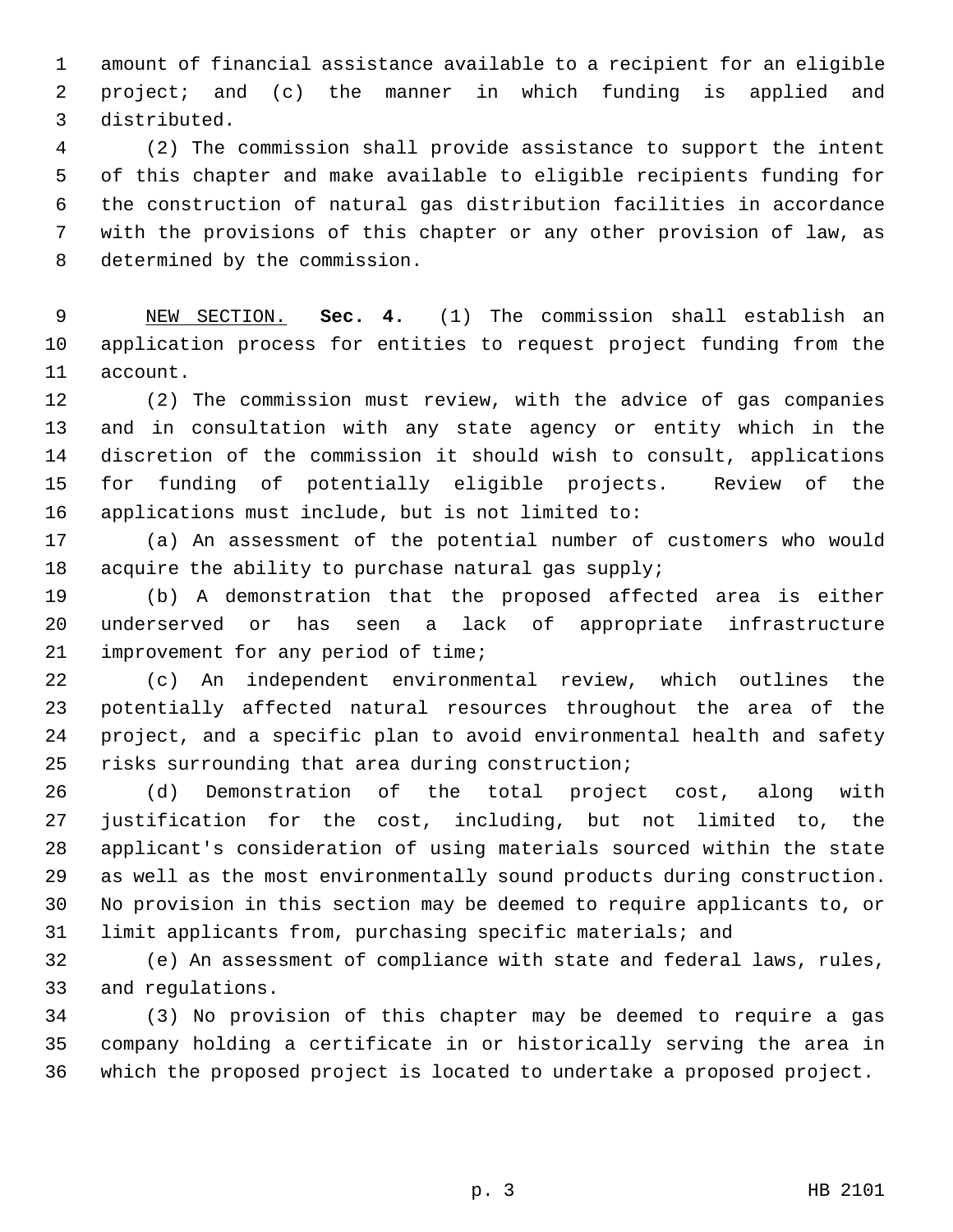1 (4) For all eligible recipients, provisions under this chapter may 2 be combined with existing tax credits, exemptions, and other incentives 3 that support natural gas infrastructure, including, but not limited to, 4 eligible recipients undergoing natural gas service expansion and 5 projects affecting the retention of jobs in the state.

 6 NEW SECTION. **Sec. 5.** (1) Prior to the disbursement of any money 7 from the account, the commission and any recipient having the power to 8 contract with respect to the financing of an eligible project shall 9 enter into a grant disbursement agreement that provides for the 10 construction plan of the eligible project. The commission shall 11 prepare each agreement, which must include, but is not limited to, the 12 following provisions:

13 (a) A detailed description of the eligible project and the total 14 project cost;

15 (b) The right of the commission to approve any contracts for 16 funding pursuant to the agreement and to inspect and review the 17 construction of eligible projects to the extent authorized by 18 applicable law and rule;

19 (c) Remedies in the event of a recipient's failure to comply with 20 the terms of an agreement;

21 (d) Any other approvals required by state or federal law and other 22 conditions as the commission determines necessary or desirable; and

23 (e) An agreement by the recipient to:

24 (i) Proceed expeditiously with and complete the eligible project in 25 accordance with approved plans;

26 (ii) Operate and maintain the eligible project in accordance with 27 applicable requirements of federal and state law;

28 (iii) Establish and maintain project accounts in accordance with 29 the agreement and generally accepted accounting principles; and

30 (iv) Permit any reviews or audits and provide assistance determined 31 to be reasonable and necessary by the commission.

32 (2) No provision of this chapter may be deemed to limit the 33 commission's ability to terminate or impose conditions upon the 34 operation of an eligible project under this chapter or any other 35 provision of law.

36 (3) The commission shall make any other agreements or covenants as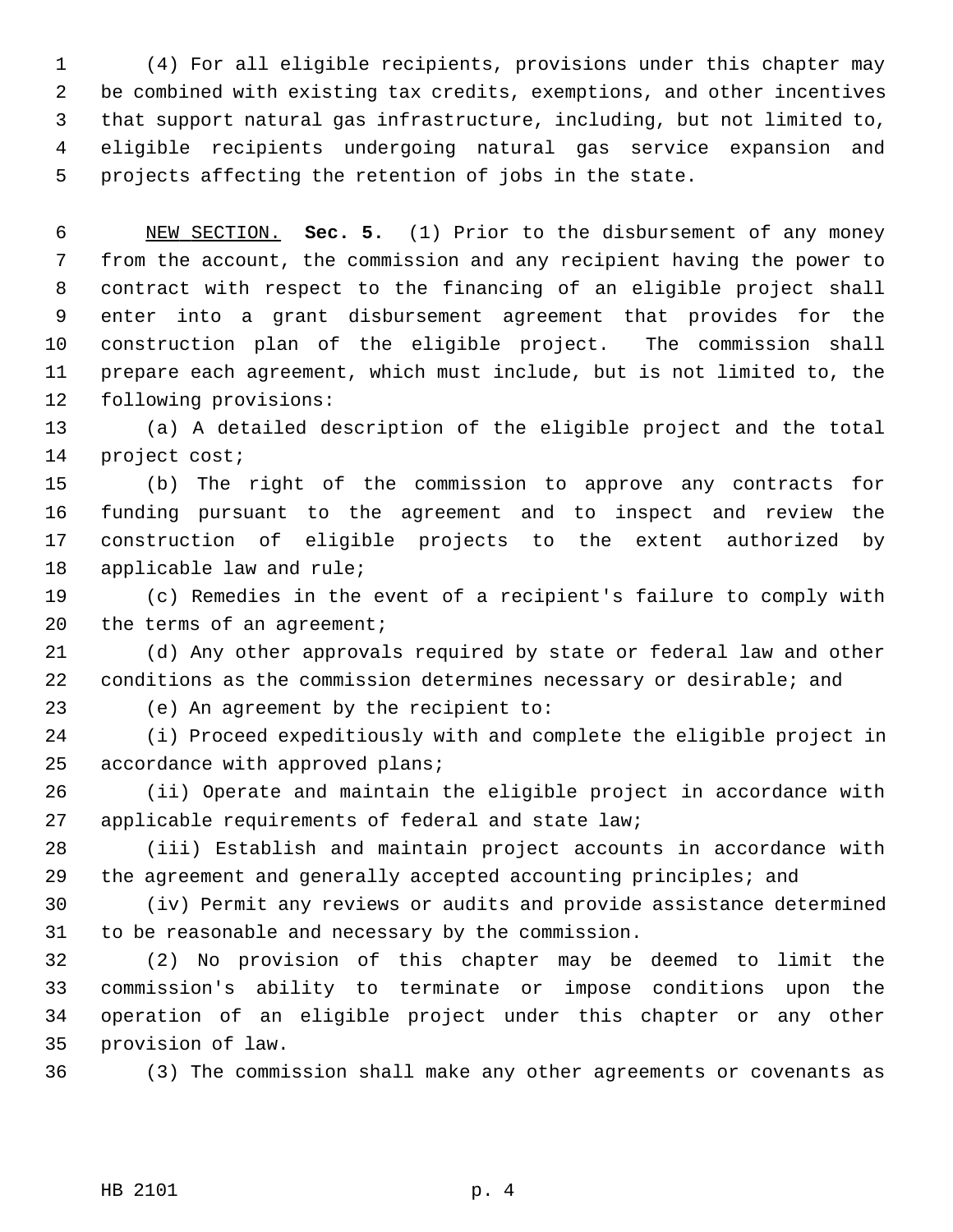1 the commission may deem necessary or desirable in connection with the 2 funding applicable to this chapter.

 3 NEW SECTION. **Sec. 6.** (1) The commission shall ensure compliance 4 of recipients with each financing agreement by:

 5 (a) Retaining the right to inspect and review work on each eligible 6 project in progress and upon completion and determining whether the 7 work was undertaken and completed in compliance with all relevant plans 8 and the terms of the financing agreement to the extent that the 9 inspections and reviews are permitted by applicable law and rule;

10 (b) Retaining the right to disburse or refuse to disburse payments 11 to a recipient pursuant to a financing agreement based upon the 12 determinations of any review or audit;

13 (c) Establishing remedies if work on an eligible project has not 14 been completed in accordance with all relevant plans and the terms of 15 the financing agreement due to factors within the recipient's control; 16 and

17 (d) Requiring a recipient to maintain appropriate project accounts 18 and records with respect to any eligible project.

19 (2) Nothing in this section may be construed to affect or diminish 20 the general authority of the commission to inspect and review the work 21 on any project financed under this chapter, or to inspect the records 22 relating to such a project, for the purpose of determining compliance 23 with any other provisions of this chapter.

24 NEW SECTION. **Sec. 7.** The rural Washington natural gas access and 25 investment account is created in the custody of the state treasurer. 26 Revenues to the account consist of moneys appropriated to the account 27 by the legislature. Expenditures from the account may be used only for 28 the purposes of this chapter. Only the executive director of the 29 commission or the executive director's designee may authorize 30 expenditures from the account. The account is subject to allotment 31 procedures under chapter 43.88 RCW, but an appropriation is not 32 required for expenditures.

33 NEW SECTION. **Sec. 8.** This chapter expires July 1, 2020.